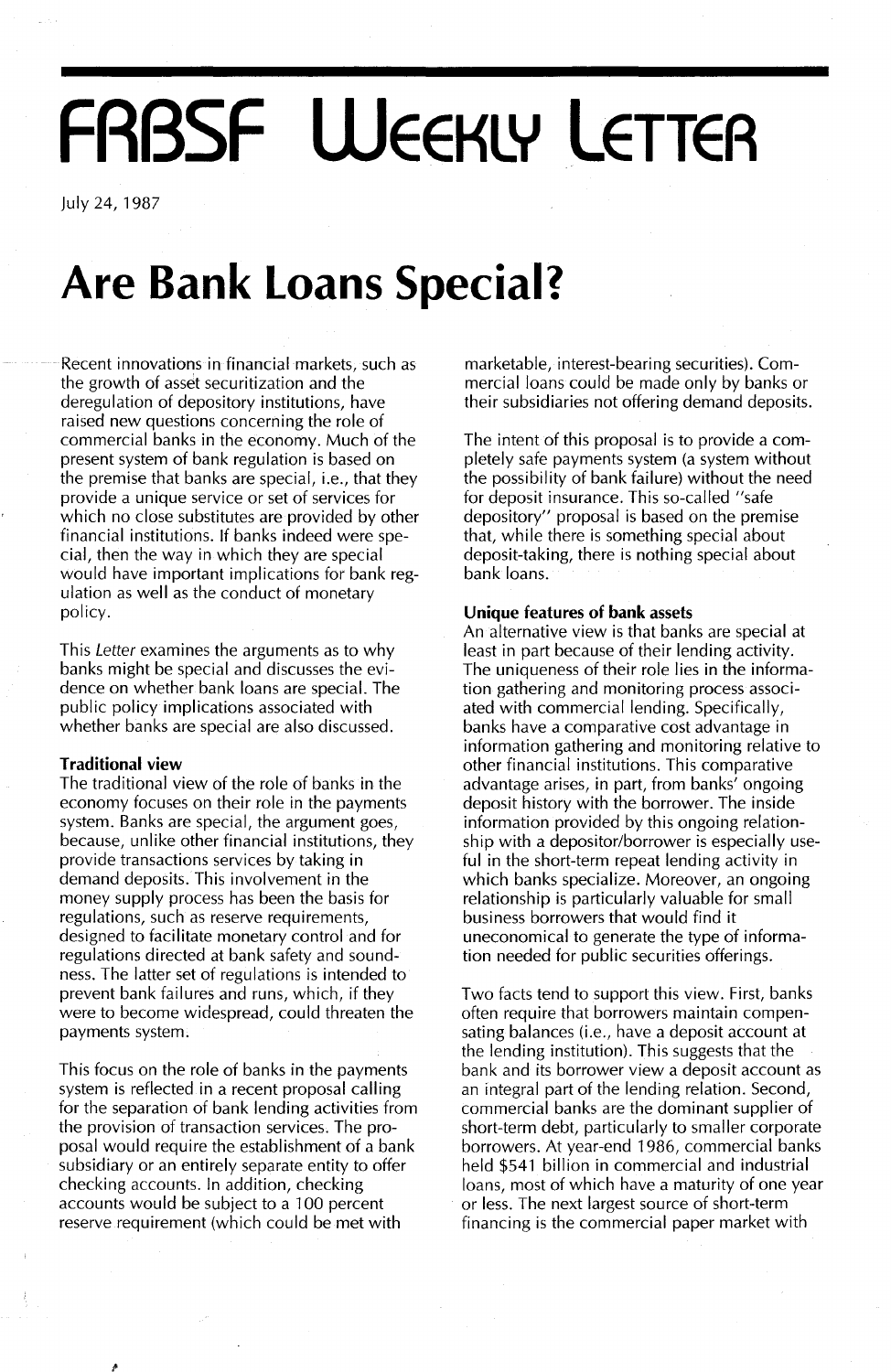# **FRBSF**

\$79 billion in paper issued by industrial firms outstanding. The commercial paper market is limited however to relatively large, well-known borrowers.

The important role of banks in the information gathering process has led to a distinction between "inside" and "outside" debt. Inside debt is defined as a loan for which the lender has access to information about an organization not otherwise publicly available. Outside debt, in contrast, is defined as a publicly traded claim, for which the security holder relies on publicly available information generated, for example, by security analysts and auditors. Publicly traded bonds, equities (stocks), and commercial paper are examples of outside securities. Bank loans are an example of inside debt.

#### **Implications**

If bank loans were special, then several important public policy implications would follow. First, regulatory policy motivated solely by a concern over the role of banks in the payments system may impose serious costs on the economy. For example, the proposal discussed earlier for separating bank lending and checking account services may disrupt the supply of bank loans. If there were important synergies in deposit-taking and lending, then cost savings could be lost, increasing the cost of commercial bank loans. This increase in the cost of intermediation services could result in a decrease in investment activity.

A second implication of the view that bank loans are special is that widespread bank failures may have serious macroeconomic consequences beyond their effect on the money supply or the payments system. Specifically, if banks were an important part of the financial infrastructure because of their lending activities, then widespread failures could close an important conduit of funds to borrowers and result in a decline in the amount of investment.

Finally, the proposal to separate bank lending from deposit-taking activities would not provide financial stability if bank loans were unique. Protection of the payments system, which the proposal affords, only addresses a part of the problem presented by bank failures. Ensuring financial stability also involves avoiding disruptions in the credit intermediation process, in which banks play a critical role. As long as banks invest primarily in nonmarketable and

illiquid commercial loans while funding themselves with more liquid deposits, the potential for bank runs will continue to exist.

A recent study of the banking failures of 1930-1933 by Ben Bernanke suggests that banks play a unique role in credit markets. He finds that bank failures during the period raised the real cost of borrowing, particularly to small, less creditworthy firms that did not have access to "outside" sources of debt. His analysis suggests that the disruption to the intermediation process caused by the bank failures of the 1930s contributed significantly to the decline in economic activity during the period.

#### **Evidence from the stock market**

Some evidence (albeit indirect) on whether bank loans are special can be found by examining the stock price response of borrowing firms around the announcement date of new bank loan agreements and public securities offerings. Several studies have found a significant decrease in the value of a firm's common stock around announcements of public offerings of debt and equity.

One explanation for this finding is that a corporation's managers have information about the firm's future prospects that outside investors do not. Therefore, firms tend to issue new securities when they perceive they are *overvalued* by the market. In contrast, firms with new investment opportunities of which outsiders are unaware, or firms with opportunities that are costly to convey to outsiders in an accurate or reliable fashion (since all firms have an incentive to overstate the profitability of new projects), will find themselves *undervalued* in the market. These firms will be reluctant to issue new public securities because these securities would be underpriced. Therefore, they may pass up valuable investment opportunities.

Bank loans as a form of inside debt provide a possible solution to the problem of information asymmetries associated with public securities offerings. Banks, having better information about the firm's prospects than outsiders, presumably would price their loans to reflect the true prospects of the firm. If this conjecture were correct, one would expect to observe a rise in the stock price of the borrowing firm in reaction to the announcement of new bank loans.

A related reason an appreciation of a firm's stock may result in response to the announcement of new bank loans is that the loan approval process itself may convey information to market partici-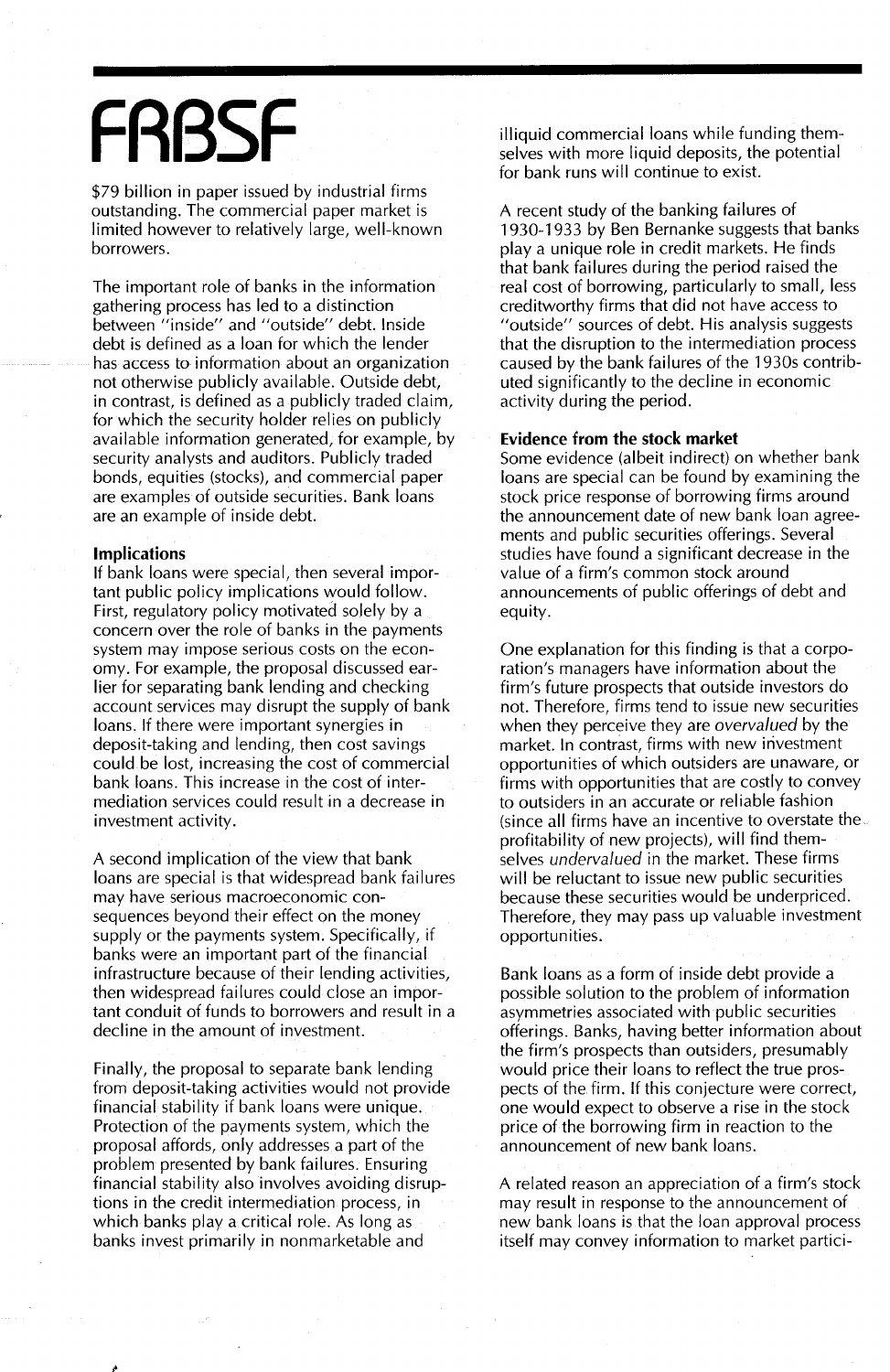

pants about the financial strength of the firm. Loan renewals or new extensions provide a credible "seal of approval" concerning the firm's future prospects. This seal of approval implies that other claimants of the firm need not undertake similar costly evaluations of the firm's financial condition.

To examine the stock price reaction to the announcement of new bank loans as well as other debt offerings, a sample was constructed of all announcements of public straight debt offerings, private placements of debt with nonbank institutions (primarily insurance companies), and new commercial bank loans for 300 randomly selected firms. The sample consisted of all announcements of new debt offerings and bank loan agreements by these firms over the period 1973 through 1983. For each financing event, the percentage change in the borrowing firm's stock price was computed around the announcement date. The price change was adjusted for the stock's expected price behavior based on general movements in the market to provide an estimate of the abnormal return attributable to the financing announcement.

As the chart indicates, there is a positive (1.98 percent) stock price reaction to the announcement of new bank loan agreements. In contrast, there is a small negative price reaction for public straight debt offerings. This finding is consistent with the hypothesis that bank loans are special because they are a form of inside debt.

Of particular interest is the difference between the stock price reaction to bank loans and private placements of debt. If a positive stock price response to bank loan announcements were representative of some benefit associated with borrowing through a financial intermediary, we would expect to see a similar price reaction for private placements made through insurance companies. However, as the chart indicates, the price reaction to announcements of private placements is negative (and the difference in price response between bank loans and private placements is statistically significant). This result suggests that bank loans are special relative to loans made by other financial institutions, such as insurance companies, possibly because of the information generated from a deposit relation a bank has with a borrower.

#### Additional evidence

An additional piece of evidence on the question of whether bank loans are special, comes from the market for bank-issued large certificates of deposits (CDs). These deposits are currently subject to a 3 percent reserve requirement, which acts like a tax to raise the cost of these funds to banks. A recent study found that bank CD holders do not appear to "pay" the tax in the form of lower yields. In particular, when reserve requirements were increased in the late 1970s, CD yields did not fall relative to yields on other money market instruments, as would be the case if CD holders shared the burden of increased reserve requirements. The lack of change in CD yields suggests that the reserve tax is shifted to bank borrowers in the form of higher loan rates. This could occur, however, only if bank loans had no close substitutes, i.e., if they were unique.

#### Conclusion

A critical question in the debate over how bank regulation should be structured is whether there is anything special or unique about commercial banks. Evidence from the stock market and the market for bank CDs suggests that bank loans are unique. Thus, when making regulatory changes, policymakers should consider the consequences for the cost and availability of bank credit as well as for the payments system.

#### Christopher James

Opinions expressed in this newsletter do not necessarily reflect the views of the management of the Federal Reserve Bank of San Francisco, or of the Board of Governors of the Federal Reserve System.

Editorial comments may be addressed to the editor (Gregory Tong) orto the author .... Free copies of Federal Reserve publications can be obtained from the Public Information Department, Federal Reserve Bank of San Francisco, P.O. Box 7702, San Francisco 94120. Phone (415) 974-2246.